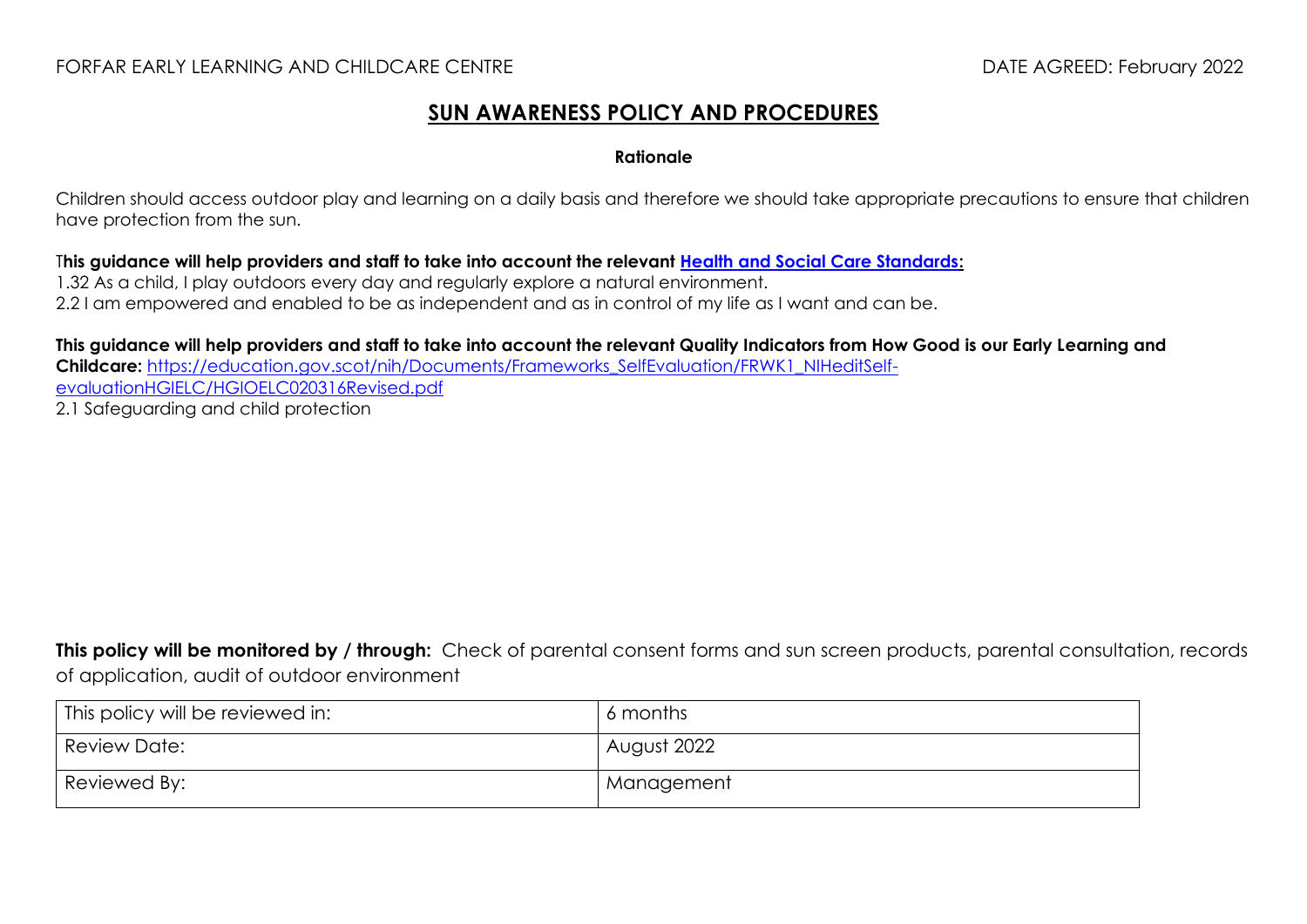# FORFAR EARLY LEARNING AND CHILDCARE CENTRE **Extractional CONTROL** DATE AGREED: February 2022

| <b>AIMS</b>                                                                                                                                                              | <b>OUTCOMES</b>                                                                                                                                                          | <b>IMPLEMENTATION</b>                                                                                                                                                                                                                                                                                                                                                        |
|--------------------------------------------------------------------------------------------------------------------------------------------------------------------------|--------------------------------------------------------------------------------------------------------------------------------------------------------------------------|------------------------------------------------------------------------------------------------------------------------------------------------------------------------------------------------------------------------------------------------------------------------------------------------------------------------------------------------------------------------------|
| To ensure that children are<br>appropriately protected<br>when outdoors<br>To work in partnership with<br>children and families in order<br>to promote sun<br>protection | Children are protected from over<br>exposure to the sun<br>Staff and families work together to<br>ensure children are supported in keeping<br>themselves safe in the sun | Staff follow Angus Council's Sun Awareness<br>procedures.<br>Staff follow guidance in Health and Social Care<br>Standards – in particular Standards 1.32, and<br>2.2 - Health & Social Care Standards<br>Staff follow NHS Sunscreen and sun safety<br>guidance - nhs.uk/sunscreen-and-sun-safety<br>How Good is Our Early Learning and Childcare<br>Quality Indicators - 2.1 |